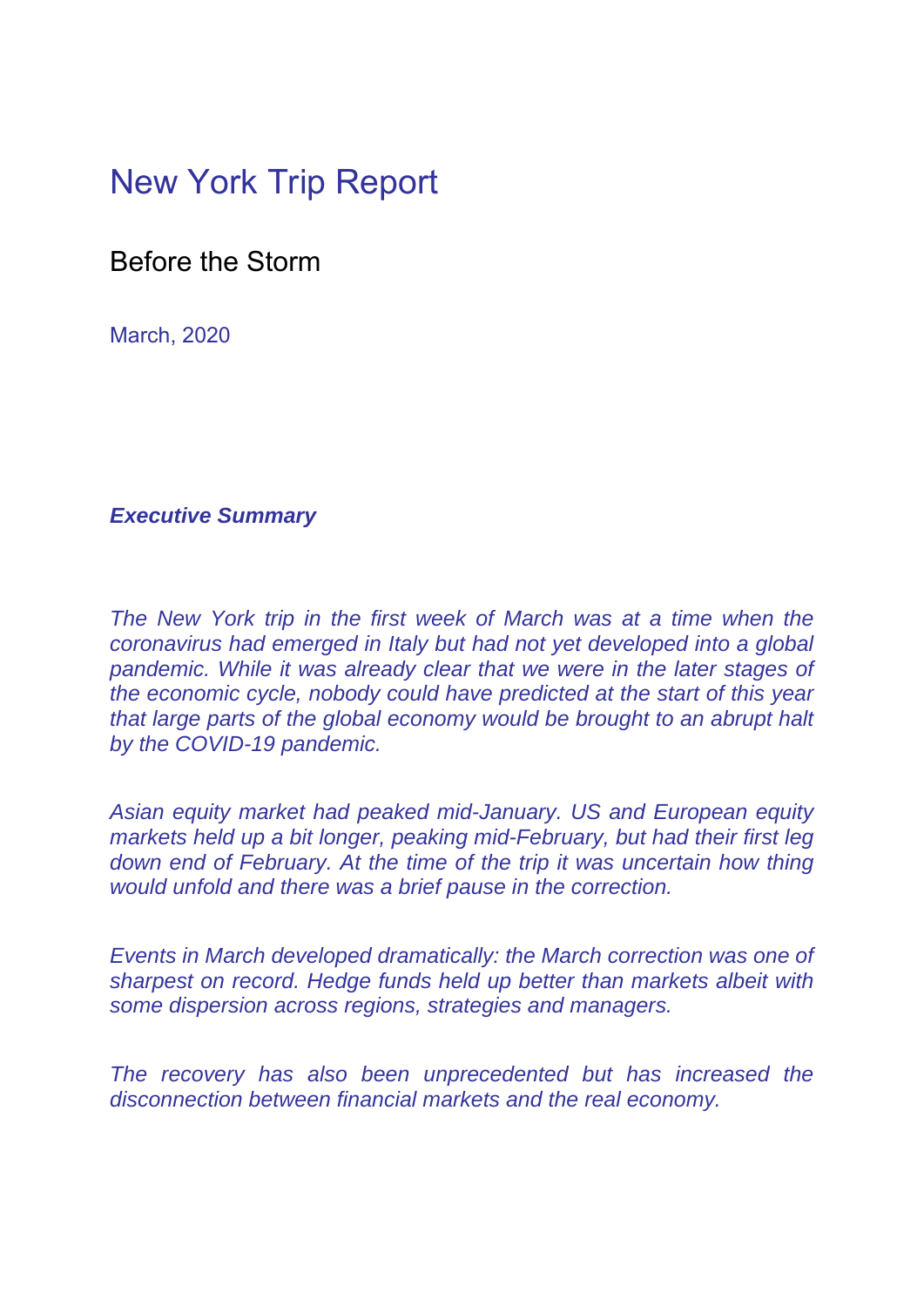## **Hedge Fund Performance in the Corona-Crisis**

Most managers started 2020 with a broadly constructive view on the global economy and global financial markets. At the beginning of the year US economic data was stable and unemployment was at a historic low. In the second half of January, however, mounting fears over the spread of coronavirus in China erased the early stock market progress. The Trump administration imposed a temporary travel ban upon non-US citizens travelling to the US from China. Investor concerns over disrupted supply chains and weakened demand led to fears that growth could slow.

The majority of diversified hedge fund portfolios were able to deliver positive returns in January as indicated by the HFRI Fund of Funds Composite that was +0.28% for the month. Fundamental Equity Long/Short broadly tended to perform positively with outperformance from the US vs. Europe and Asia. Technical equity strategies tended to suffer from Value themes and mean reversion technical strategies.

In the first couple of weeks of February, equity markets shrugged off concerns about the outbreak, supported by a better-than-expected US Q4 earnings season, improving business surveys for January, and the expectation that negative effects of the coronavirus would be temporary and localised. However, the increase in cases outside China led to a sharp selloff towards the end of the month.

Events unfolded quickly in February and March resulting in one of sharpest corrections across multiple asset classes in history. Equity markets, credit markets and commodities moved with unprecedented speed to levels last seen in the 2008 Global Financial Crisis. Second order measures such as volatility and correlations moved with similarly steep trajectories.



The moves were felt by hedge funds, who had one of the most turbulent months since the global financial crisis. There was material stress in individual strategies at different times.

On average, hedge funds were down, but portfolios of hedge funds experienced widely divergent returns depending on the specific strategies and managers held. There was very large dispersion within strategies between the better and the worse performing managers.